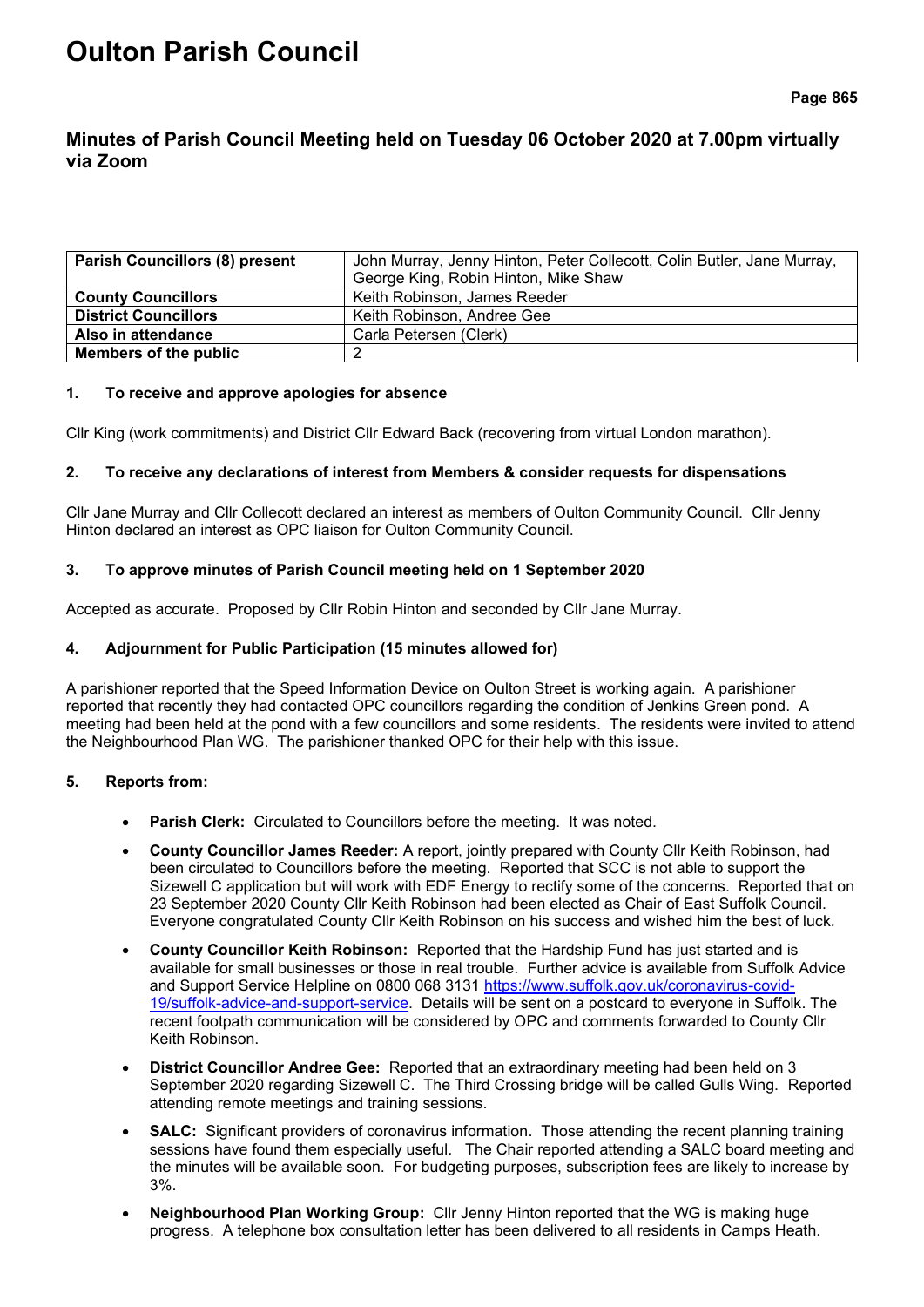More copies will be printed off and will be delivered to residents in Oulton. The closing date for the telephone box consultation is 30 October 2020. Photo ID badges were ordered and were worn when delivering the letters. Neighbourhood Plan grant funding was successful and has been deposited into the OPC bank account. Cllr Shaw has taken on the Jenkins Green pond project and has already been in contact with Waveney Norse and ESC. It was agreed that Cllr Shaw and the Clerk would write a letter to ESC regarding the Jenkins Green pond. AECOM will be starting work on Design Codes and have also been asked to carry out a Housing Needs Assessment. Collective Community Planning are working on Evidence Base and they will present this at the next NP WG meeting on 26 October 2020. The NP WG are on track with Collective Community Planning timeframe.

It was agreed that Oulton Community Centre would submit a report for OPC meetings.

#### **6. Highways:**

• **To receive a report on outstanding highways issues**:County Cllr Keith Robinson reported that the Speed Information Device had not moved and will need to be repositioned. Highways are looking into a permanent Speed Information Device for Oulton Street.Cllr Robin Hinton reported that the Somerleyton Road roundabout had been marked up for repairs, but no further action has been carried out. Cllr Robin Hinton will report this to Highways using the online reporting tool.

A five-minute comfort break was given.

County Cllr James Reeder left at 20.12 pm.

#### **7. Planning:**

#### • **To receive new planning applications and make comment**

The following planning applications have or will be considered outside of a PC meeting by the OPC Planning Committee and further details are on the OPC website:

DC/20/3377/FUL

DC/20/3820/ARM Consultation deadline 21 October 2020.

• **To receive results and updates on outstanding applications**

DC/20/2742/FUL - Granted DC/20/2898/FUL - Granted DC/20/2866/FUL - Granted

## **8. Finance:**

- **To receive the income and expenditure figures as at 30 September 2020 –** It was noted.
- **To note the bank balance as at 30 September 2020 -** £49292.45
- **To note receipts** –

Neighbourhood Plan funding - £5497.00

East Suffolk Council precept - £12500.00

- **To confirm transferring the Neighbourhood Plan grant funds into Savings Account number 2** Confirmed.
- **To consider the grant applications received and process in accordance with Oulton Parish Council Grant Awarding Policy:**

Three completed Grant Application forms had been received and these were considered in accordance with the OPC Grant Awarding Policy.

- I. St Michael's Church. Agreed.
- II. Disability Advice North East Suffolk. Refused.
- III. Oulton Community Council. Agreed.

Proposed by Cllr Jane Murray and seconded by Cllr Butler.

• **To approve payments.**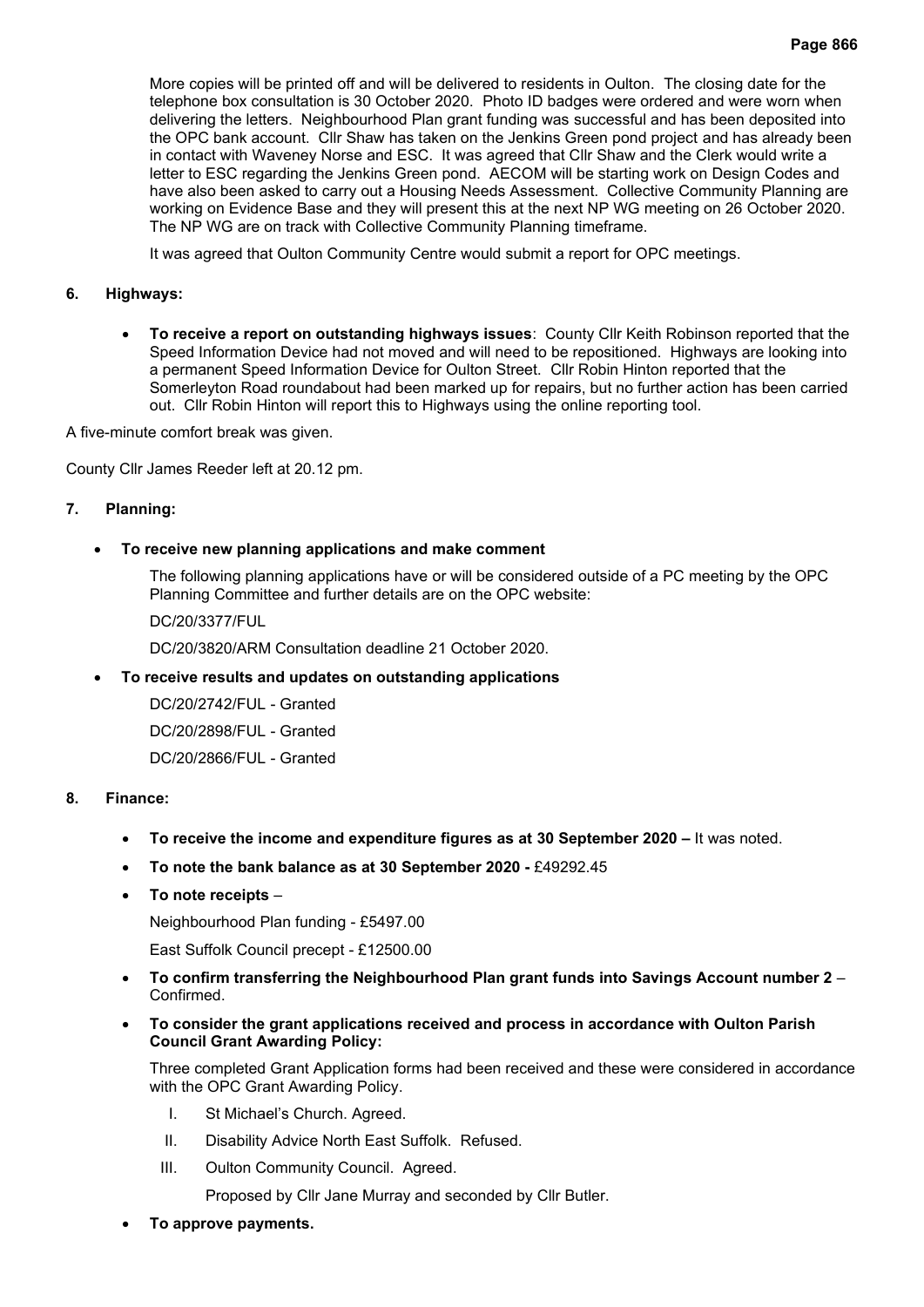It was noted that an invoice for £306.78 had been received from Waveney Norse for supplying and installing the dog bin on Fishers Row. The invoice will be processed for payment after the dog bin has been repositioned. It was noted that Mr B Hunter will be reimbursed for the Remembrance Day wreath

when further details are provided. All expenditure approved. Proposed by Cllr Jenny Hinton and seconded by Cllr Jane Murray.

| Payee                           | Value    | <b>Description</b>                                     |
|---------------------------------|----------|--------------------------------------------------------|
| Norfolk Parish Training &       | £100.00  | Councillor training for Cllr Jenny Hinton & Cllr Robin |
| Support                         |          | Hinton                                                 |
| Suffolk Association of Local    | £60.00   | Planning training 26 August 2020 & 10 September        |
| Councils                        |          | 2020                                                   |
| Mrs C Petersen                  | £857.55  | Salary & administrative expenses                       |
| <b>HMRC</b>                     | £14.24   | National Insurance                                     |
| Mrs C Petersen                  | £62.46   | Neighbourhood Plan expenses                            |
| Information Commissioner's      | £35.00   | Data protection fee                                    |
| Office                          |          |                                                        |
| Unity Trust Bank                | £18.00   | Service charge (July 2020 - Sept 2020)                 |
| St Michael's Church             | £500.00  | Grant $-$ s137                                         |
| <b>Oulton Community Council</b> | £1000.00 | Grant $-$ s137                                         |
| <b>Total</b>                    | £2647.25 |                                                        |

#### **9. To consider the defibrillator installation comparison report. Agree upon a course of action.**

The Clerk had prepared a defibrillator installation comparison report, and this had been circulated for consideration before the meeting. Four companies had been approached to install the defibrillator however only two quotes had been received. It was proposed by Cllr Jane Murray and seconded by Cllr Collecott that Warman Electrical should be appointed to install the defibrillator. Clerk to action.

#### **10. To consider the digital mapping comparison report. Agree upon a course of action.**

The Clerk had prepared a digital mapping comparison report, and this had been circulated for consideration before the meeting. The Neighbourhood Plan Working Group had already been making good use of the free for 60 days version of Parish Online. It was noted that in the future if OPC insured through BHIB then Parish Online would be free. It was agreed to use the Parish Online option which was considerably cheaper than the other quote. Proposed by Cllr Robin Hinton and seconded by Cllr Jenny Hinton.

#### **11. To consider the Clerk's shared formula for subscription to Society of Local Council Clerks and future training. Agree upon a course of action.**

The Clerk had taken the OPC suggested proposal to her two other parishes for their consideration. The suggested proposals from the two other parishes were considered and it was agreed that the Clerk should take back to them the following proposal of 25% each for the two smaller parishes and 50% for OPC. Proposed by Cllr Jenny Hinton and seconded by the Chair. Clerk to action.

#### **12. To consider purchasing h-viz vests for outdoor council activities. Agree upon a course of action.**

It was agreed that the safety of everyone carrying out outdoor council activities was extremely important. 10 hi-viz vests personalised with Oulton Parish Council will be purchased. Clerk to action.

#### **At 21.02 pm, in accordance with Standing Orders 3x, it was resolved that the meeting should continue beyond the two-hour time limit. Proposed by Cllr Jenny Hinton and seconded by Cllr Robin Hinton.**

#### **13. To confirm by resolution that Council publishes online the Local Council Awards Scheme Foundation Level criteria 1-15.**

Resolved that Council publishes online the Local Council Awards Scheme Foundation Level criteria 1-15.

#### **14. To confirm by resolution that Council publishes online the Local Council Awards Scheme Foundation Level criteria 16-23.**

Resolved that Council publishes online the Local Council Awards Scheme Foundation Level criteria 16-23.